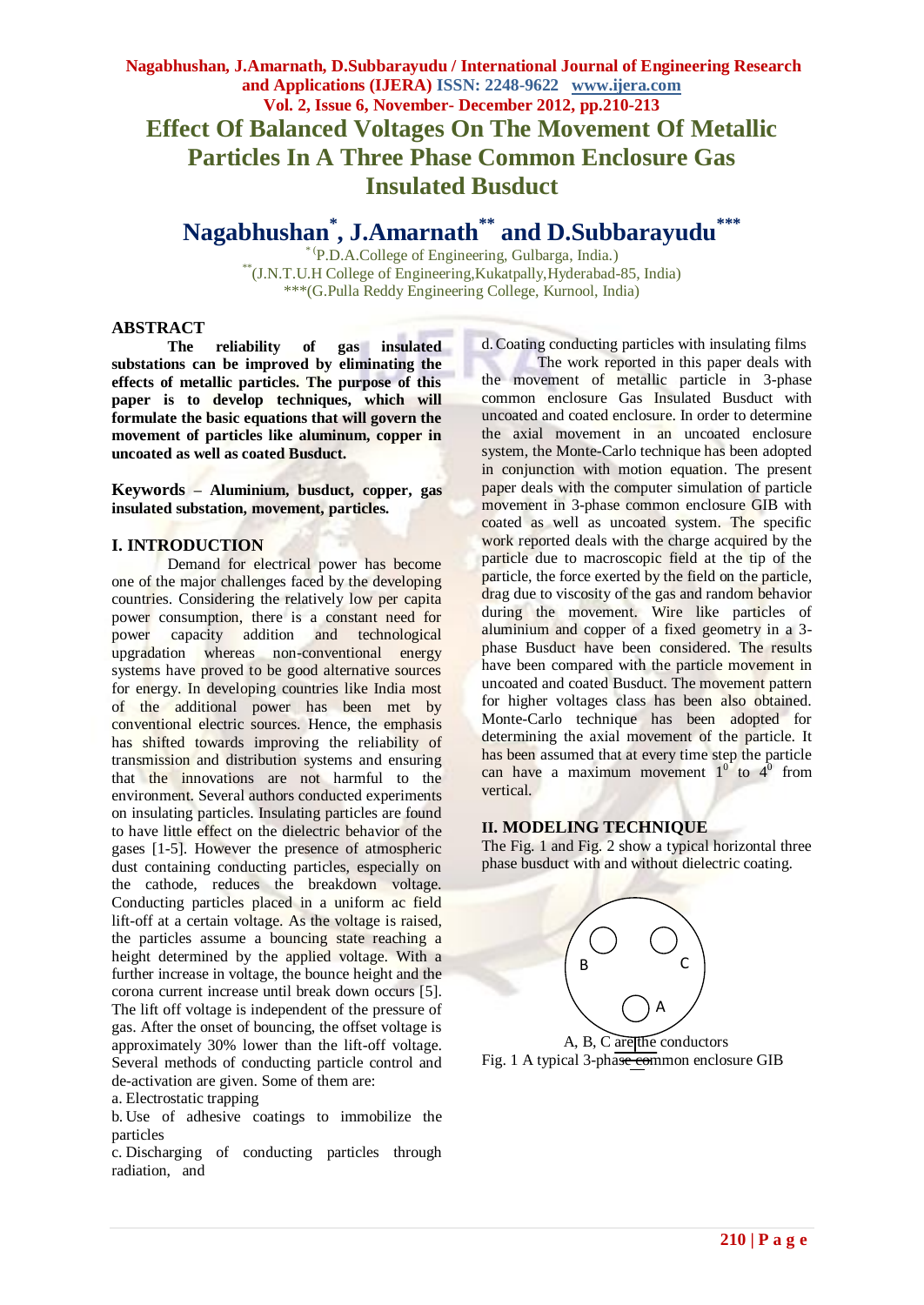### **Nagabhushan, J.Amarnath, D.Subbarayudu / International Journal of Engineering Research and Applications (IJERA) ISSN: 2248-9622 www.ijera.com Vol. 2, Issue 6, November- December 2012, pp.210-213**



Fig. 2 Typical 3-phase common enclosure GIB with dielectric coating

The enclosures are filled with SF6 gas at high pressure. A particle is assumed to be at rest at the enclosure surface, just beneath the Busbar A, until a voltage sufficient enough to lift the particle and move in the field is applied. After acquiring an appropriate charge in the field, the particle lifts and begins to move in the direction of field having overcome the forces due to its own weight and air drag. The simulation considers several parameters e.g. the macroscopic field at the surface of the particle, its weight, Reynold's number, coefficient of restitution on its impact to both enclosures and viscosity of the gas. During return flight, a new charge on the particle is assigned based on the instantaneous electric field.

#### **III. THEORETICAL STUDY**

Many authors [1-4] have suggested solutions for the motion of a sphere or a wire like metallic particle in an isolated busduct system. The theory of the particle charge and the electrostatic force on the particle is discussed elsewhere [5]. The motion equation is given by

$$
\frac{md^2y}{dt^2} = F_e - mg - F_d
$$
 (1)

Where, y is the direction of motion and  $F_d$ is the drag force. The direction of the drag force is always opposed to the direction of motion. For laminar flow the drag force component around the hemispherical ends of the particle is due to shock and skin friction. Very limited publication is available for the movement of particle in a threephase Busduct, however the equation of motion is considered to be same as that of an isolated phase Busduct.

## **IV. CALCULATION OF ELECTRIC FIELD IN 3-PHASE BUSDUCT**

The charge acquired by the vertical and horizontal wire particles in contact with a bare enclosure and coated enclosure can be expressed as given by Srivastava and Anis [1].

The electric field in 3-phase common enclosure GIB electrode system at the position of the particle can be written as

$$
E(t) = E_1(t) + E_2(t) + E_3(t)
$$
 (2)

Where, E(t) is the resultant field in vertical direction due to the field of three conductors on the surface of the particle at the enclosure.

 $E_1(t)$ ,  $E_2(t)$  and  $E_3(t)$  are the components of the electrical field in vertical direction. The gravitational force and drag forces are considered as described by several authors.

# **V. SIMULATION OF PARTICLE MOTION**

Computer simulations of the motion of metallic wire particles were carried out on GIB of 64mm inner diameter for each enclosure and 500mm outer diameter with 400KV applied to inner conductors with  $120<sup>0</sup>$  phase difference.

A conducting particle motion, in an external electric field will be subjected to a collective influence of several forces. The forces may be divided into

> Electrostatic Force (Fe) Gravitational Force (mg) Drag Force (Fd)

Software was developed in C language considering the above equations and was used for all simulation studies.

# **VI. RESULTS AND DISCUSSIONS**

Fig. 3 shows the movement of aluminium particle in radial direction for an applied voltage of 400KV rms. During its movement it makes several impacts with the enclosure. The highest displacement in radial direction during its upward journey is simulated to be 65mm. As the applied voltage increases the maximum radial movement also increases as given in Table 1. However, it is noticed that even up to a voltage of 100kv, the particle could not bridge the gap. Further calculations may reveal the limiting voltage to enable the particle to reach the high voltage conductor. A graphical representation of radial movement in relation to axial movement is given by Monte-carlo technique as shown in Fig. 4. The movement of copper particle was determined for 400kv with similar parameters as above and found to have a maximum movement of 18mm in radial direction as shown in Fig. 5. The movements are also calculated for other voltages.

The movement of copper particle are also given in Table 1. It is noticed that the movement of copper particle is far less than aluminium particle of identical size. This is expected due to higher density of copper particle. The axial and radial movement of aluminium and copper particles are calculated using Monte-carlo technique for three voltages i.e. 245kv,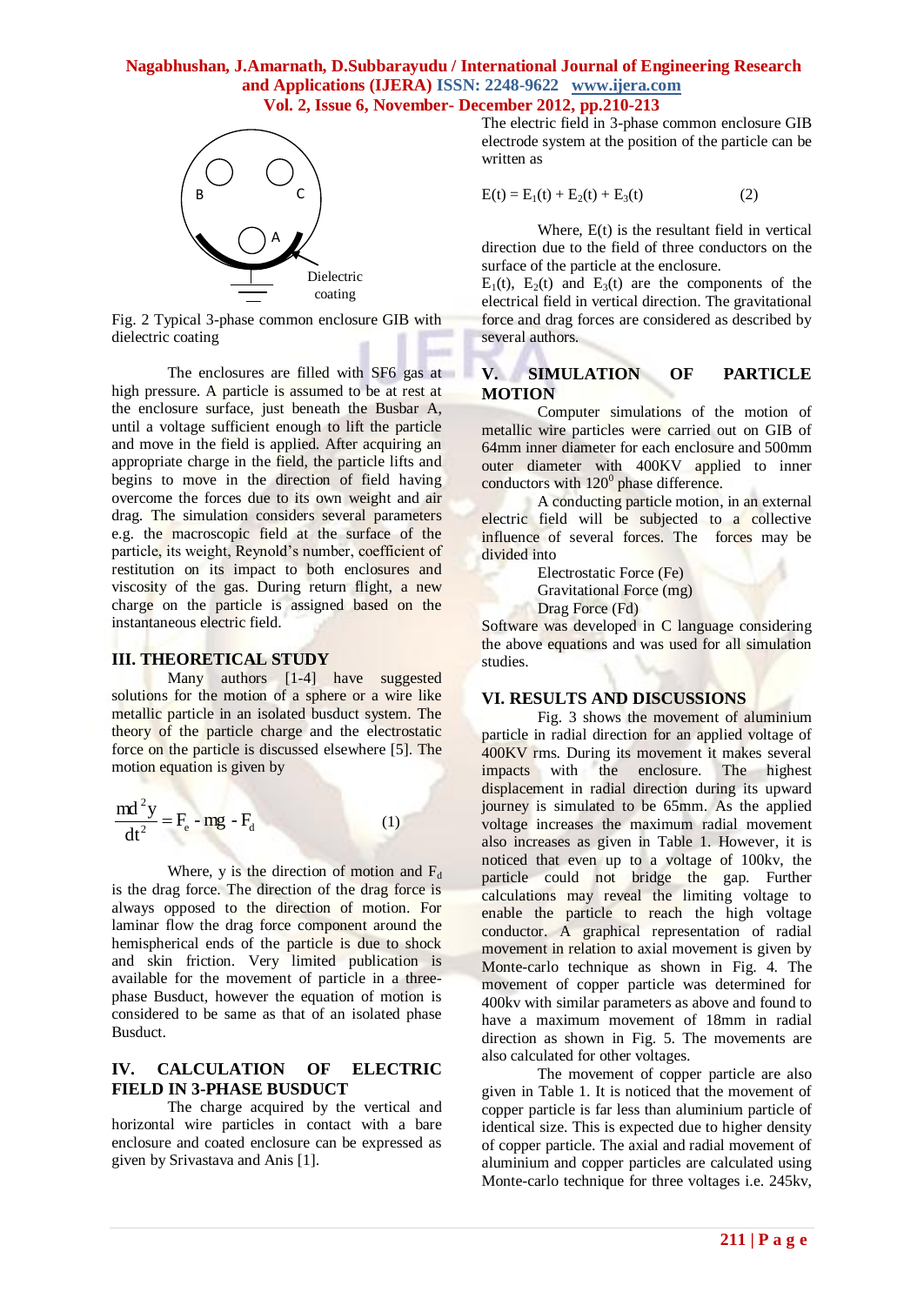### **Nagabhushan, J.Amarnath, D.Subbarayudu / International Journal of Engineering Research and Applications (IJERA) ISSN: 2248-9622 www.ijera.com Vol. 2, Issue 6, November- December 2012, pp.210-213**

■ 下

300kv and 400kv with a solid angle of  $1^0$ . It is significant to note that for all the cases considered, there is no change in maximum radial movement, even when Monte-carlo method is applied. A relatively high value of axial movement is achieved with the random angle of  $1^0$ . As expected the axial movement of copper particle is lower than the aluminium. The movement of aluminium and copper particles for a coated enclosure surface is shown in Fig. 6 and 7 respectively. It can be seen that the movement has been far less than that of an uncoated system.

|                                               |  | Table 1: Axial and Radial movement of aluminium |
|-----------------------------------------------|--|-------------------------------------------------|
| and copper particles. Simulation time : 1 sec |  |                                                 |

| <b>Voltage</b> | <b>Type</b> | Max.            | Monte-Carlo ( $\square$ |              |
|----------------|-------------|-----------------|-------------------------|--------------|
|                |             | Radial          | $=1^{0}$                |              |
|                |             | <b>Movement</b> | <b>Radial</b>           | <b>Axial</b> |
|                |             | (mm)            | (mm)                    | (mm)         |
| 245KV          | Al          | 28              | 28                      | 320          |
|                | Cu          | 13              | 13                      | 280          |
| 300KV          | Al          | 32              | 32                      | 340          |
|                | Cu          | 14              | 14                      | 300          |
| 400KV          | AI          | 65              | 65                      | 600          |
|                | Cu          | 18              | 18                      | 340          |

Table 2 : Axial and Radial movement of aluminium and copper particles with coated electrodes, thickness 50 micro meter Simulation time : 1 sec

| <b>Voltage</b> | <b>Type</b>    | Max.<br><b>Radial</b> | Monte-Carlo $(\Box$<br>$=1^0$ |              |
|----------------|----------------|-----------------------|-------------------------------|--------------|
|                |                | <b>Movement</b>       | <b>Radial</b>                 | <b>Axial</b> |
|                |                | (mm)                  | (mm)                          | (mm)         |
| 245KV          | A <sup>1</sup> | 0.001                 | 0.001                         | 100          |
|                | Cu             | 0.0001                | 0.0001                        | 90           |
| 300KV          | AI             | 0.02                  | 0.02                          | 210          |
|                | Cu             | 0.002                 | 0.002                         | 183          |
| 400KV          | Al             | 0.4                   | 0.4                           | 195          |
|                | Cu             | 0.014                 | 0.014                         | 190          |



Fig. 3 particle Movement in 3-phase GIB (400KV/Al / 0.1mm / 10mm)



Axial Movement (mm)<br>Fig. 4 particle Movement in 3-phase GIB  $(400\text{KV/A}$ l / 0.1mm / 10mm / 1<sup>0</sup> Monte-Carlo technique)



Fig. 5 particle Movement in 3-phase GIB (400KV/Cu / 0.1mm / 10mm)



Fig. 6 particle Movement in 3-phase GIB on coated electrodes (400KV/Al / 0.1mm / 10mm / 50 micro meter)